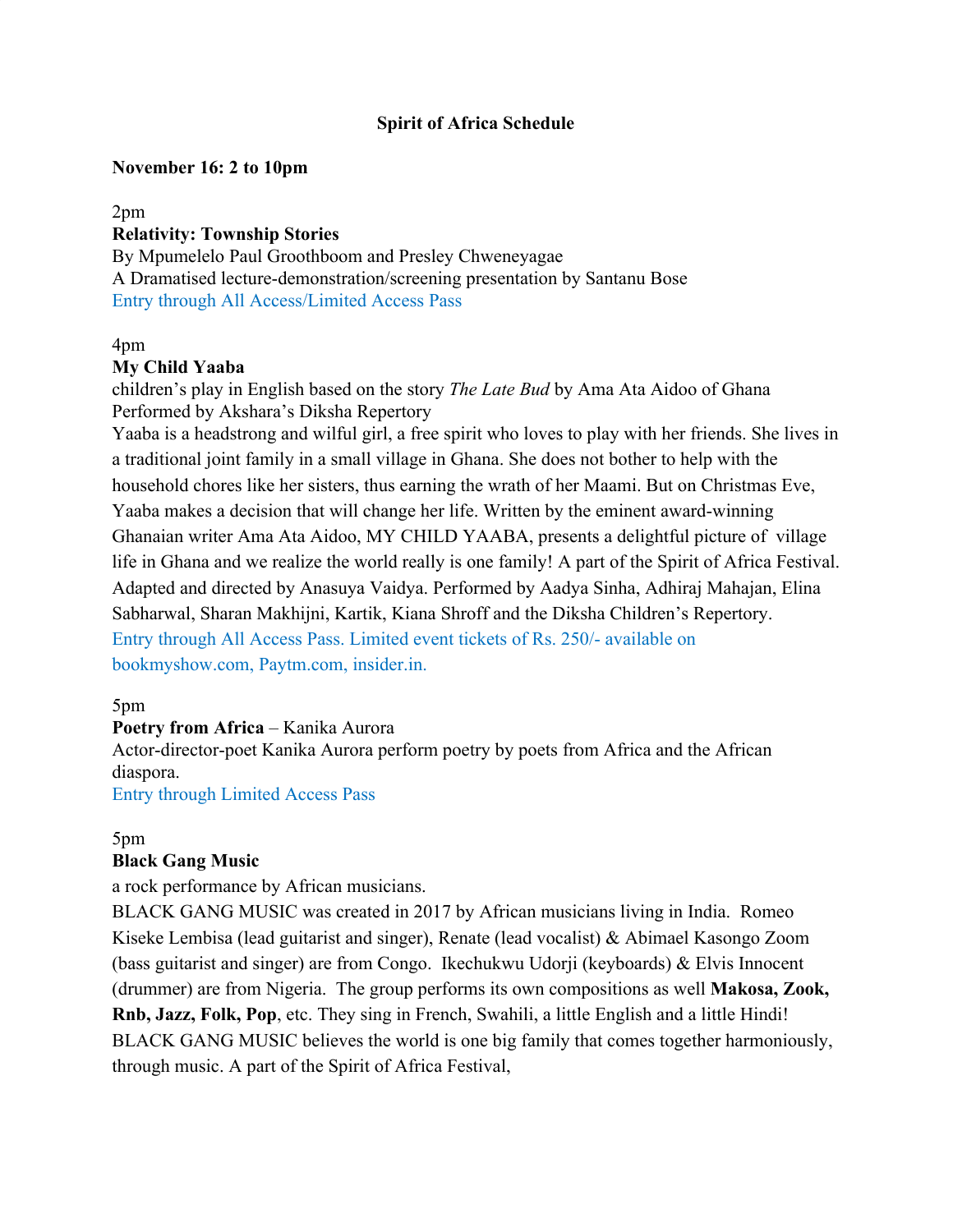Entry through All Access Pass/Limited event tickets of Rs. 250/- available on bookmyshow.com, Paytm.com, insider.in.

### 6-10pm

### **Documentary/Feature films**

Akshara Theatre in association with The Particle Collective and ColorFarmX present documentary and feature films:

# **AFRICANS ARE PEDDLARS, CANNIBALS, H\*R\*M\*S**: India's Racism Exposed

A short film by The Quint

# &

# **SUDANI FROM NIGERIA**

National Award-winning Malayalam feature film with English subtitles. Written and directed by Zakariya Mohammed

A sports comedy starring [Soubin Shahir](https://en.wikipedia.org/wiki/Soubin_Shahir) and [Samuel Abiola Robinson](https://en.wikipedia.org/wiki/Samuel_Abiola_Robinson), the story follows a [Nigerian](https://en.wikipedia.org/wiki/Nigeria) football player who joins a club in [Malappuram](https://en.wikipedia.org/wiki/Malappuram), [Kerala](https://en.wikipedia.org/wiki/Kerala) for a [football](https://en.wikipedia.org/wiki/Association_football) tournament. The dynamics of his relationship with the villagers make for hilarious viewing. Entry through All Access/Limited Access Pass from bookmyshow, paytm, insider.in

# 6.30

# **Quizzically Africa** Quiz with TC

A fun Quiz about Africa with quintessential quizzer TC. Entry through All Access/Limited Access Pass

### 7.30

Akshara Theatre presents Theatre for Change Bengaluru in

**When The Rainbow Is Enough (play in English)** 

Adapted and directed by Sujatha Balakrishnan

Inspired by African-American playwright Ntozake Shange's brilliant piece of choreopoems, the play is adapted to the Indian context and consists of multilingual monologues, poetry and dance narrated by women across age, class and gender. These reflect the various struggles that women face, from gender discrimination to the personal challenges faced in relationships due to national border conflicts. These are first person stories spoken mostly in English, with some Hindi and Punjabi also. Narrated as compelling monologues, they reflect the power of storytelling and what it means to be in control of our stories. It reinforces that every story has a soul and a message that needs to be told, heard and counted.

Entry through All Access Pass. Limited tickets of Rs. 350/- available on bookmyshow.com, Paytm.com, insider.in.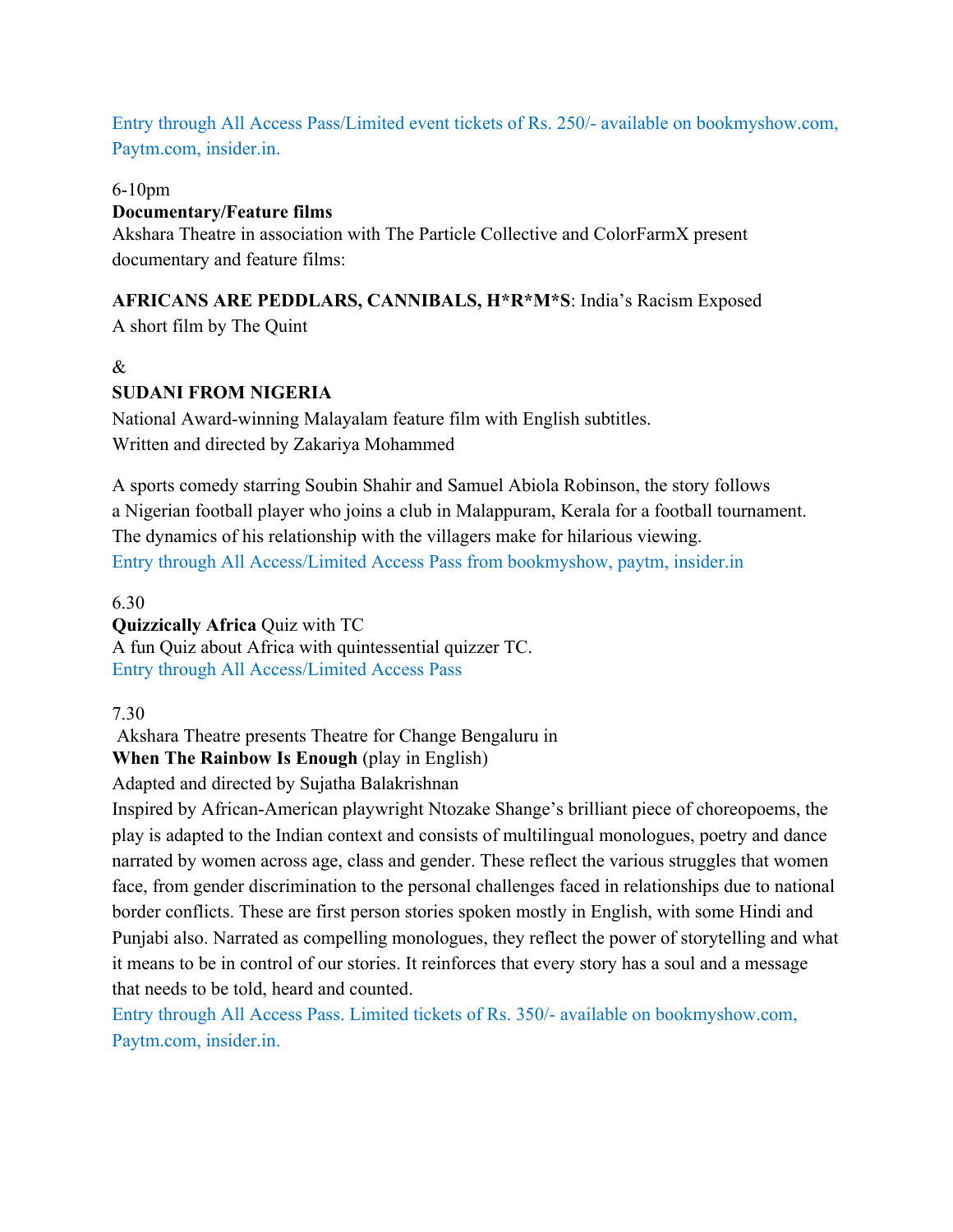### **November 17: 2 to 10pm**

#### 1.30pm

**Book Launch** of Dr. Nandini Sen's book *The Black Woman Speaks* by K.N. Shrivastava Director: India International Centre

#### 2pm

#### **Symposium on African Literatur**e:

Speakers: Nandini Sen, Ajanta Dutt, Harish Narang of Delhi University Entry through All Access/Limited Access Pass

#### 4pm

### **My Mother's Recipe** – African & Indian food

Renate from Congo will explain a favourite recipe which Ryan from India will prepare. Similarly, Ryan will show Renate how to make his favourite dish. Food-tasting for all attendees! Entry through All Access/Limited Access Pass

#### 5pm

### **DJEMBE RHYTHMS OF WEST AFRICA – Workshop** *with Yashdeep Khare and the Sunshine Ensemble*.

The **djembe** is the most popular African drum instrument. It is a symbol of peace and communal harmony. A djembe ensemble creates a joyous, celebratory rhythm to clap your hands and stomp your feet to, creating an intense bond between performer and listener. Yashdeep Khare and the Sunshine Ensemble present an intense, electrifying, rhythmic performance of Djembe rhythms, which will have audiences stamping their feet and clapping their hands in accompaniment. Entry through All Access Pass/Limited event tickets of Rs. 250/- available on bookmyshow.com, Paytm.com, insider.in.

#### 6pm

### **Scapegoa**t

Hindi adaptation of the play *The Strong Breed* by Nigerian Nobel Laureate Wole Soyinka adapted and directed by Rajneesh Gautam

A Hindi adaptation of Nigerian Nobel Laureate Wole Soyinka's powerful play *The Strong Breed*, the play revolves around the Yoruba tradition of 'egungun', in which, for the benefit of the whole community, a scapegoat is selected to represent the evil faced by the village. In the course of the festival, the scapegoat is driven out and exiled from the community. To spare the simple-minded youngster who has been chosen for this fate, an educated young man, Eman, volunteers to be the scapegoat. However, the ritual is overturned as Eman flees the village and the village elders set a deadly trap for him… Performed by Neel Kamal, R.S. Raghu, Renuka, Zoor Barooah, Varun Mittal, Javed and the Akshara Repertory.